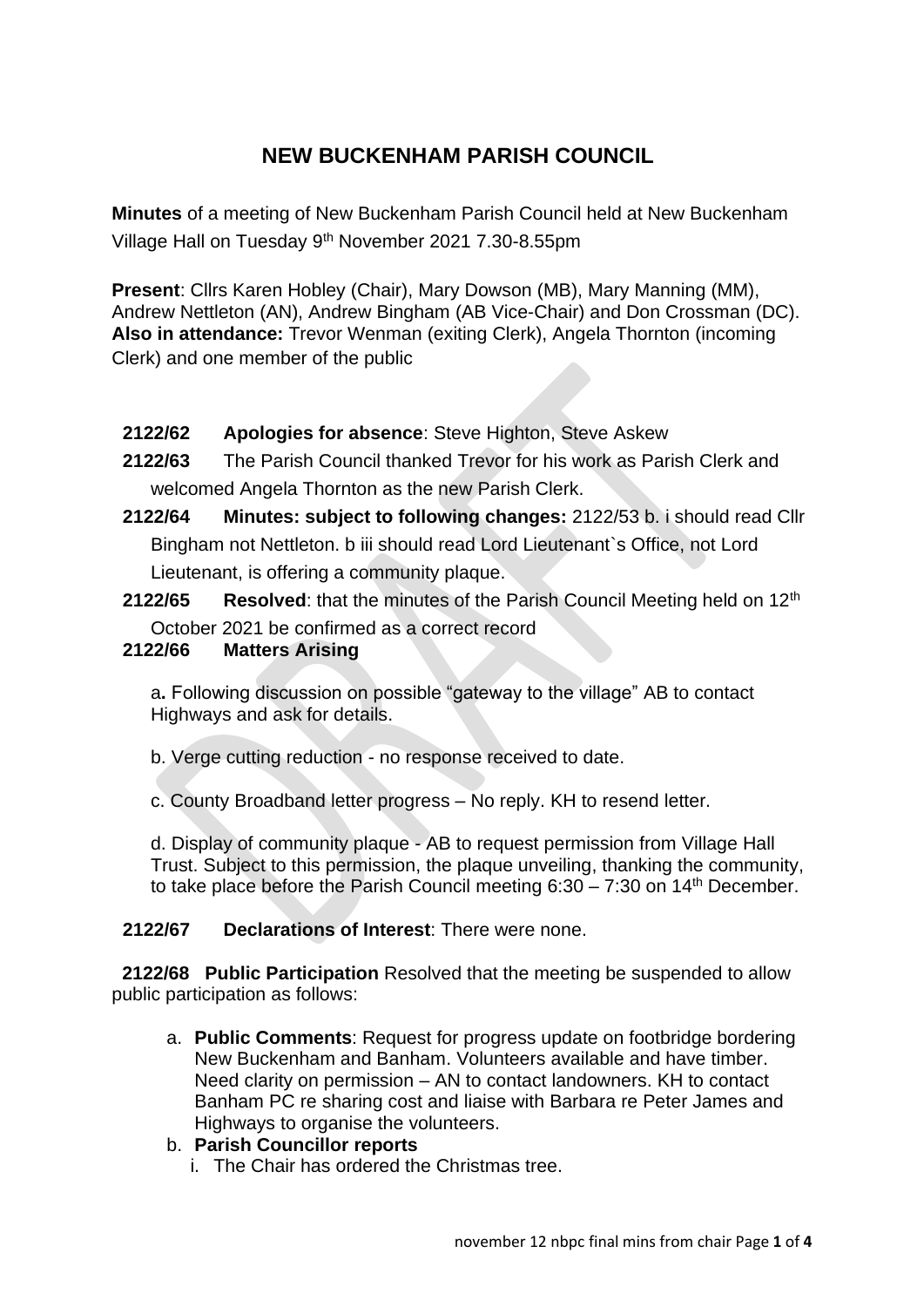- ii. The Chair noted that the goals could now be paid for as missing parts have arrived.
- iii. The Chair stated that Parish Council Meetings are to remain in the Auditorium until Christmas and then move back to the Large Meeting Room after Christmas.
- iv. Andrew Bingham stated that Highways have cleared gulleys but not those in Castle Road. Rangers at Highways to be recontacted by AB.
- v. Andrew Bingham talked through a consideration, as part of the Green Agenda, that the Parish Council could consider buying an electric community car to try and reduce second car ownership leading to less car parking requirements. AB to write article for Parish News to ascertain interest.
- vi. AB informed the meeting that the Village Hall Trust is arranging activities stalls etc in January where the community plaque mentioned in (2122/66d.) could be displayed on possible Parish Council stand.

## **2122/69 Financial Matters:**

- a. **Financial report to 31st Oct 2021 Resolved** that the report be noted
- b. **Payments for November 2021 Resolved:** That the following payments be approved or noted as appropriate:

| Highlighted payments are standing orders or direct debits for noting only                  |                 |               |                 |
|--------------------------------------------------------------------------------------------|-----------------|---------------|-----------------|
|                                                                                            |                 |               |                 |
|                                                                                            |                 |               | Gross           |
|                                                                                            | <b>Net</b>      |               | VAT expenditure |
| $\boxdot$ 09-Nov                                                                           |                 |               |                 |
| <b>E</b> Broadland Tree Services                                                           | 632.48 126.50   |               | 758.98          |
| Grounds Maintenance October 2021                                                           |                 | 632.48 126.50 | 758.98          |
| $\exists$ V Baker                                                                          | 62.50           | 0.00          | 62.50           |
| Closed churchyard gardening November 2021                                                  | 62.50           | 0.00          | 62.50           |
| <b>E</b> Norfolk Association of Local Councils                                             | 80.00           | 16.00         | 96.00           |
| Role of the clerk course October 2021                                                      | 80.00           | 16.00         | 96.00           |
| New Buckenham Village Hall                                                                 | 30.00           | 0.00          | 30.00           |
| Room hire April- June 2021                                                                 | 30.00           | 0.00          | 30.00           |
| <b>□TJ Doggett Engineering</b>                                                             | 275.00          | 0.00          | 275.00          |
| Welding repairs and repaint two metal rubbish bins                                         | 275.00          | 0.00          | 275.00          |
| $\boxdot$ 12-Nov                                                                           |                 |               |                 |
| <b>EEON</b>                                                                                | 30.62           | 1.53          | 32.15           |
| Street lights electricity October 2021                                                     | 30.62           | 1.53          | 32.15           |
| $\square$ 28-Nov                                                                           |                 |               |                 |
| <b>□Norfolk Pension fund</b>                                                               | 54.34           | 0.00          | 54.34           |
| November 2021 pension contributions                                                        | 54.34           | 0.00          | 54.34           |
| $\Box$ T Wenman                                                                            | 141.66          | 0.00          | 141.66          |
| Salary for November 2021 (net of tax and pension contribution) Final payment - half month. | 141.66          | 0.00          | 141.66          |
| <b>Grand Total</b>                                                                         | 1,306.60 144.03 |               | 1,450.63        |

- c. **Draft Budget** this has been prepared by exiting clerk for further consideration at December meeting.
- d. **Project fund** there have been no applications in the current financial year to date. AN to write article promoting the fund for Parish News.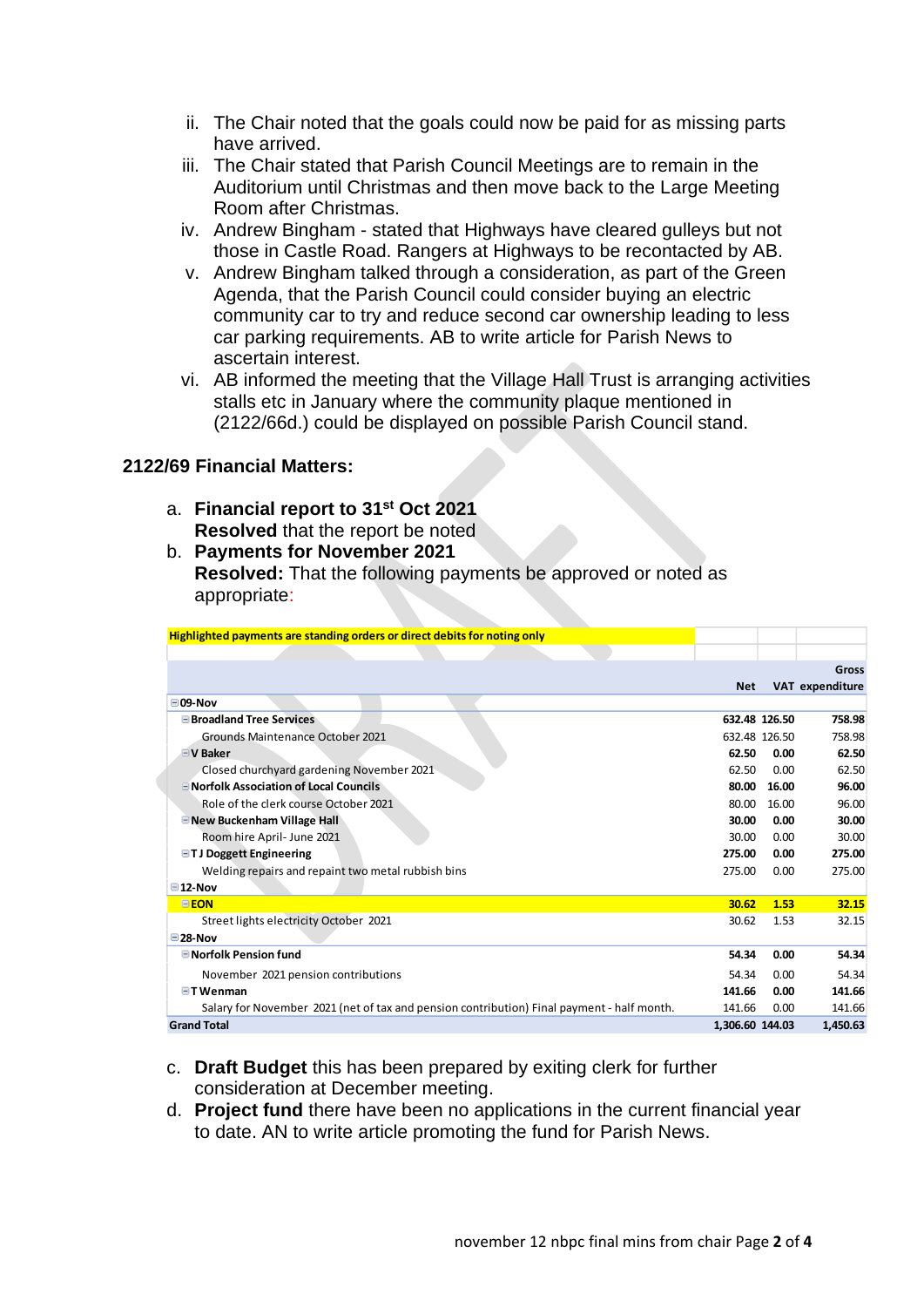# **2122/70 Planning**

| <u>I latifing applications received.</u> |                                                                                                       |  |
|------------------------------------------|-------------------------------------------------------------------------------------------------------|--|
| <b>REFERENCE:</b>                        | 3PL/2021/1408/F                                                                                       |  |
| <b>PROPOSAL:</b>                         | Conversion of the existing Public House into a single dwelling with<br>associated access and parking. |  |
| <b>LOCATION:</b>                         | NEW BUCKENHAM: Inn On the Green Chapel Street                                                         |  |
| <b>APPLICANT:</b>                        | Mr D Francis                                                                                          |  |

#### **Planning applications received:**

# **No objections from the Parish Council**

The following applications have been approved by Breckland.

| <b>REFERENCE:</b> | 3PL/2021/1291/HOU                                                                                            |
|-------------------|--------------------------------------------------------------------------------------------------------------|
| <b>PROPOSAL:</b>  | Single storey rear extension and Existing detached garage to be replaced<br>with a new timber framed garage. |
| <b>LOCATION:</b>  | NEW BUCKENHAM: Carodene Cottage Chapel Street                                                                |
| <b>APPLICANT:</b> | Mr Tom Fordham                                                                                               |

**2122/71 Neighbourhood Plan -** It was noted that all paperwork is now with Andrew Ashcroft and Breckland District Council

## **2122/72 Amenities:**

**Cemetery** - Cllr Nettleton went through the clerk's report on the cemetery. The Cllrs agreed a cemetery working group be established to review and mark available plots. This group would also give consideration of new land that may be available in the future.

It was noted that the last grounds maintenance invoice has been paid which included additional work on trees to the rear of the cemetery to be completed by end November.

**Closed Churchyard** - Pruning of lime trees was agreed.

Further discussion re current natural wildflower area as this is not aesthetically pleasing at the moment.

**Allotments -** Cllr Nettleton reported on the 2 plots requiring clarification of usage. Plot 15 is now clarified and is staying with current tenant. Plot 16 has been handed back to the Parish Council and will possibly be considered as 2 plots once tree work has been completed.